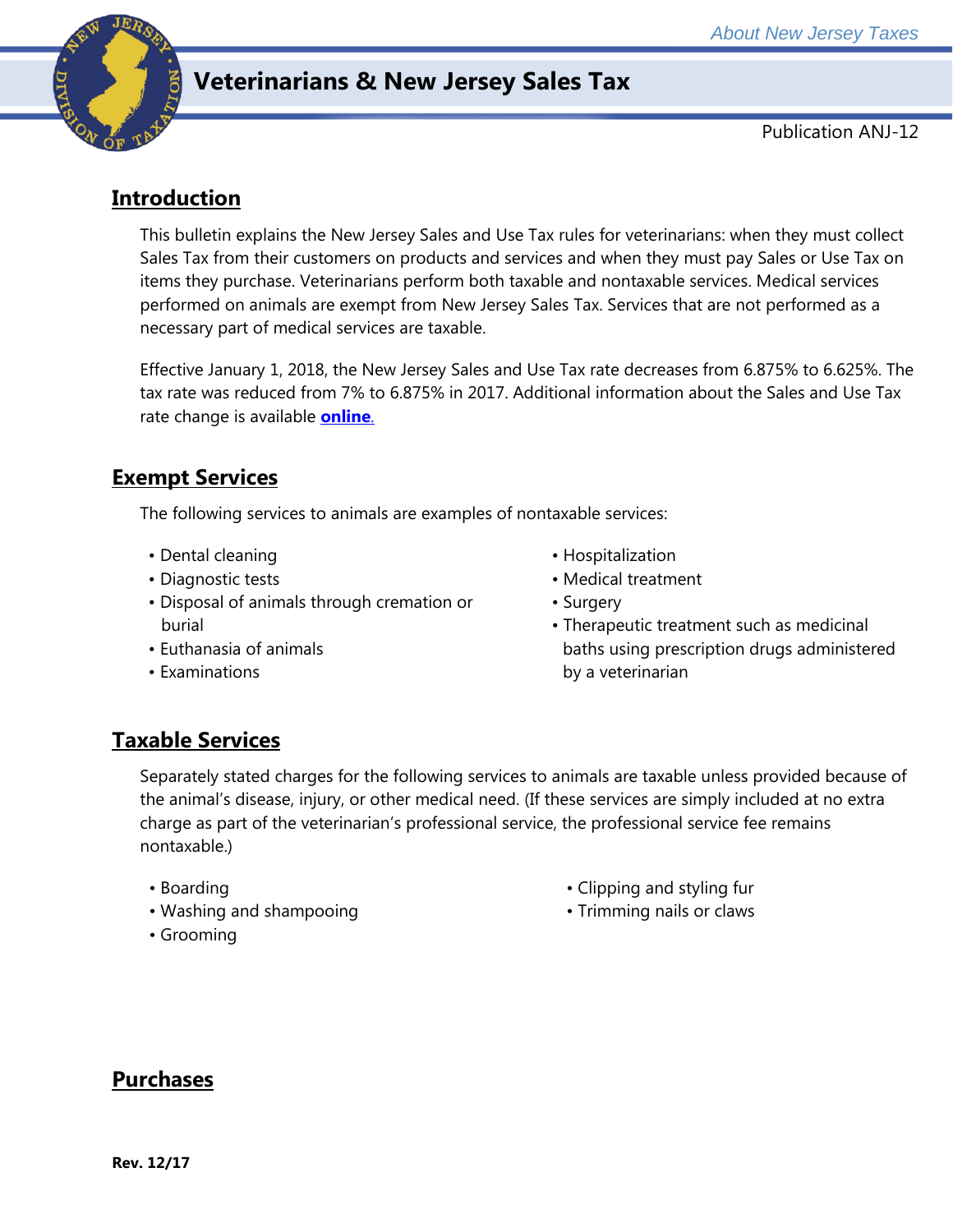#### **Equipment**

Veterinarians are required to pay tax on their purchases of all items of office equipment, surgical equipment, and all other machinery, apparatus, or equipment used in connection with the services they perform.

#### **Purchases for Resale**

Veterinarians may issue a valid **New Jersey Resale Certificate** (**[Form ST-3](http://www.state.nj.us/treasury/taxation/pdf/other_forms/sales/st3.pdf)**) or the **Streamlined Sales and Use Tax Agreement Certificate of Exemption** (**[Form ST-SST](http://www.state.nj.us/treasury/taxation/pdf/other_forms/sales/st_sst.pdf)**) and not pay Sales Tax on purchases of items that are intended for resale. Such items include insect sprays, powders, and collars. Veterinarians must collect and remit Sales Tax on the retail sales of those items to customers.

#### **Consumable Items**

Transactions are taxable when veterinarians purchase consumable items such as disposable supplies, drugs, medicines, vitamins, and mineral supplements for use in the treatment of animals. The veterinarian must pay tax when making such purchases because he/she is considered the retail purchaser of the items he uses in performing professional services for clients. Veterinarians must charge Sales Tax on retail sales of consumable items if those items are sold in the regular course of business, as if by pharmacists or retailers, or if the veterinarian separately states a charge to the customer as opposed to merely listing the items used in the performance of medical services. For example, if a bill says, "Vet services, including follow-up visit and medication – \$100," the bill is not subject to tax. However, if the bill separately states a charge for drugs, the medication is taxable.

## **Boarding Charges**

In general, charges for the boarding of animals other than for medical reasons are subject to Sales Tax. Veterinarians purchasing food and medicine strictly for the care of boarded animals may issue a valid resale certificate to the seller in lieu of paying tax. Veterinarians must charge their customers Sales Tax on the food and medicine, as well as on the charges for boarding. (For an exception, see *Farmers* below.)

Charges for boarding horses are taxable. Charges for rental of a stall in which to keep a horse also are taxable, regardless of whether boarding services also are provided.

When an animal stays with the veterinarian for medical examination, treatment, or convalescence, the charges for this hospital stay are part of the veterinarian's charges for professional medical services. These charges are not treated as taxable boarding charges.

### **Farmers**

Agricultural enterprises (enterprises that produce agricultural products for sale) are exempt from Sales Tax when they purchase feed, supplies, and medicines for the "farm animals" that they are in the business of raising for meat, fur, skins, food products (e.g., milk, eggs), or for breeding purposes. Such